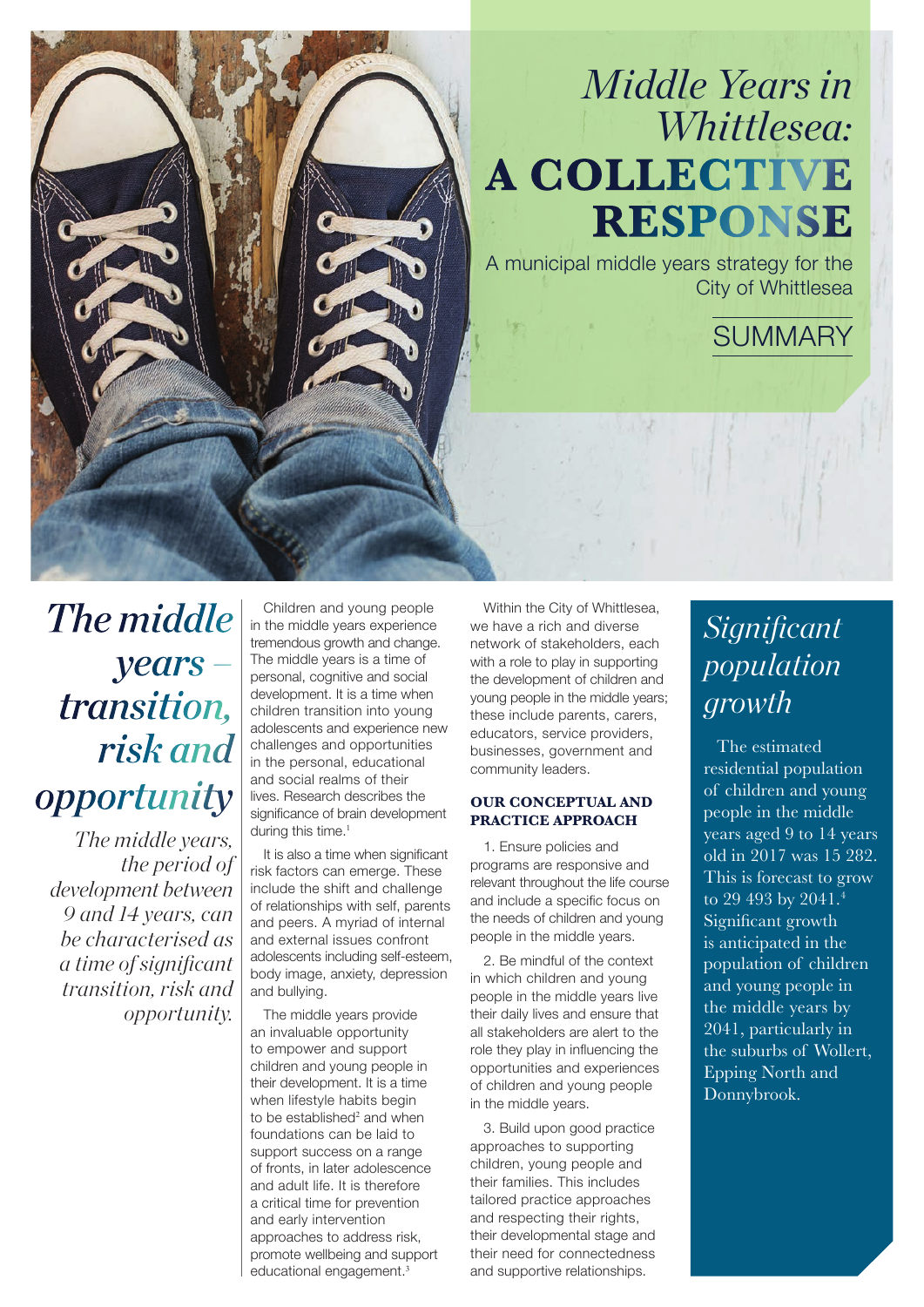# *Vision*

*That all children and young people in the middle years have supportive relationships, a positive sense of self, healthy development, meaningful engagement in learning and connectedness to community.*



# *The Middle Years Development Index*

A key initiative undertaken within the Whittlesea municipality has been the implementation of the Middle Years Development Instrument (MDI). The MDI has given middle years children and young people a voice in reporting on their own experiences and wellbeing and has provided unique and important data and insights into a range of development and wellbeing indicators. In broad terms, the information collected from students points to the need to explore how to:

- **Example 1** Strengthen relationships with adults at school, home and in the neighbourhood.
- $\blacksquare$  Strengthen students' sense of a positive school climate.
- $\blacksquare$  Improve nutrition (eating breakfast) and sleep.
- Increase engagement in after-school activities.<sup>5</sup>

# **STRATEGIC DIRECTION 1:**  CONTINUOUS DIALOGUE WITH CHILDREN AND YOUNG PEOPLE IN THE MIDDLE YEARS AND THEIR FAMILIES

**Objective:** Ensure that the experiences and needs of children and young people in the middle years and their families are central in influencing the shape of policy, program and service development.

# **Broad areas for action:**

 $\blacksquare$  Collect data that gives voice to the experiences of children and young people in the middle years and their families so as to build a comprehensive understanding of those experiences.

**n** Collaborate across the children's, youth, family and education sectors to share information to inform program and service development.

 $\blacksquare$  Develop the capacity within the children's, youth, family and education sectors to engage children and young people in the middle years and their families in participatory opportunities that help shape program and service development.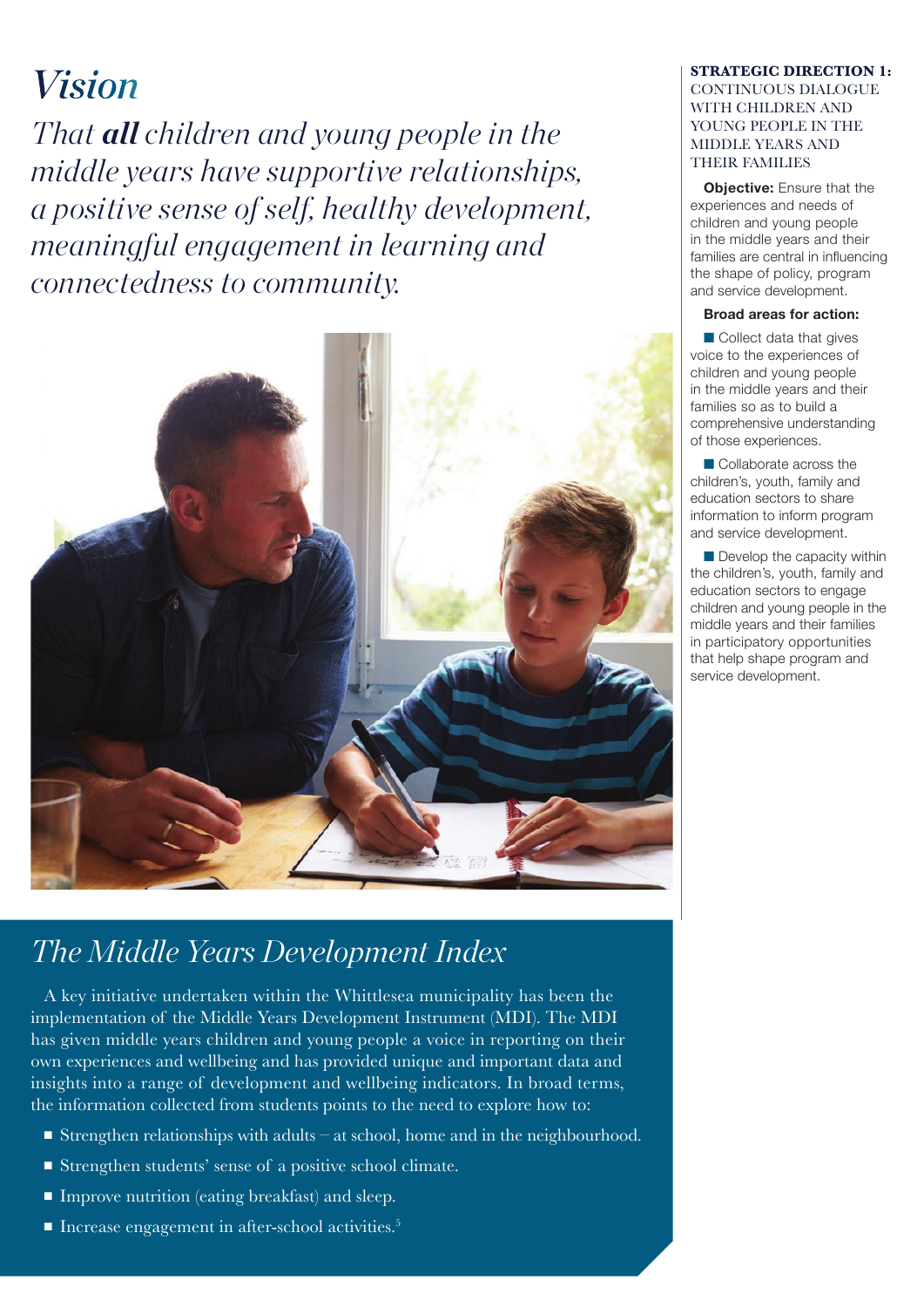# **STRATEGIC DIRECTION 2:**  STRENGTHENING RELATIONSHIPS WITH FAMILY, FRIENDS AND IMPORTANT ADULTS

**Objective:** Support children and young people in the middle years to establish strong and safe relationships that support and guide them through opportunities and challenges.

### **Broad areas for action:**

 $\blacksquare$  Identify opportunities for family strengthening, informed by the experiences of children and young people in the middle years and their families.

**n** Ensure families of children and young people in the middle years can access early intervention family strengthening services.

 $\blacksquare$  Use the universal platform of schools to implement partnership approaches to family strengthening and support.

 $\blacksquare$  Strengthen the sense of connectedness that children and young people in the middle years have with adults in their schools and communities.

■ Support children and young people in the middle years to develop knowledge and skills for healthy relationships and friendships.

# **STRATEGIC DIRECTION 3:**  HEALTHY DEVELOPMENT AND A POSITIVE SENSE OF IDENTITY

**Objective:** Support the personal and physical development of children and young people in the middle years, and nurture a positive sense of self and pride in identity.

## **Broad areas for action:**

 $\blacksquare$  Enhance the capacity of stakeholders to offer participation and engagement opportunities for all children and young people in the middle years, in line with the principles and approaches outlined in the Youth Affairs Council of Victoria's YERP online resource, found at http://yerp.yacvic.org.au.

**n** Provide information, tailored support and access to positive role models representing the breadth of diversity of ethnicity, culture, gender identity and sexuality to children and young people in the middle years and their families.

 $\blacksquare$  Provide quality opportunities for children and young people in the middle years to develop their social and emotional skills, and engage in 'healthy' risk taking.

**n** Provide, facilitate or advocate, to address identified need to support the healthy development of children and young people in the middle years.

**n** Provide generalist youth support services enabling continued good practice for youth development with a central focus on youth participation and engagement practices.

### **STRATEGIC DIRECTION 4:**  SUPPORTING ENGAGEMENT IN LEARNING

**Objective:** Support children and young people in the middle years to be engaged in meaningful learning opportunities with a strong sense of competence and positive connection to school.

### **Broad areas for action:**

■ Collaborative, communitybased partnership for the provision of a broad, holistic 'transitions support' model for children and young people in the middle years.

**N** Use evidence based approaches to strengthen early identification of children and young people at risk of educational disengagement.

Address the learning styles and needs of young people who are disengaging or have disengaged.

Promote a culture of respect within all learning environments.

# **STRATEGIC DIRECTION 5: OPPORTUNITIES** TO CONNECT WITH COMMUNITY

**Objective:** Support children and young people in the middle years to have a strong sense of belonging and connectedness to community and place.

### **Broad areas for action:**

**n** Deliver opportunities for children and young people in the middle years to participate in decision-making about them and their communities.

 $\blacksquare$  Ensure social and physical infrastructure is designed to be inclusive of, and responsive to, children and young people in the middle years and their families.

**n** Promote access to affordable out of school hours activities, tailored in response to the views of children and young people in the middle years and their families.

Advocate for early provision of place based community development and social and physical infrastructure in all new growth areas, for children and young people in the middle years and their families.

*The middle years provide an invaluable opportunity to empower and support children and young people in their development.*